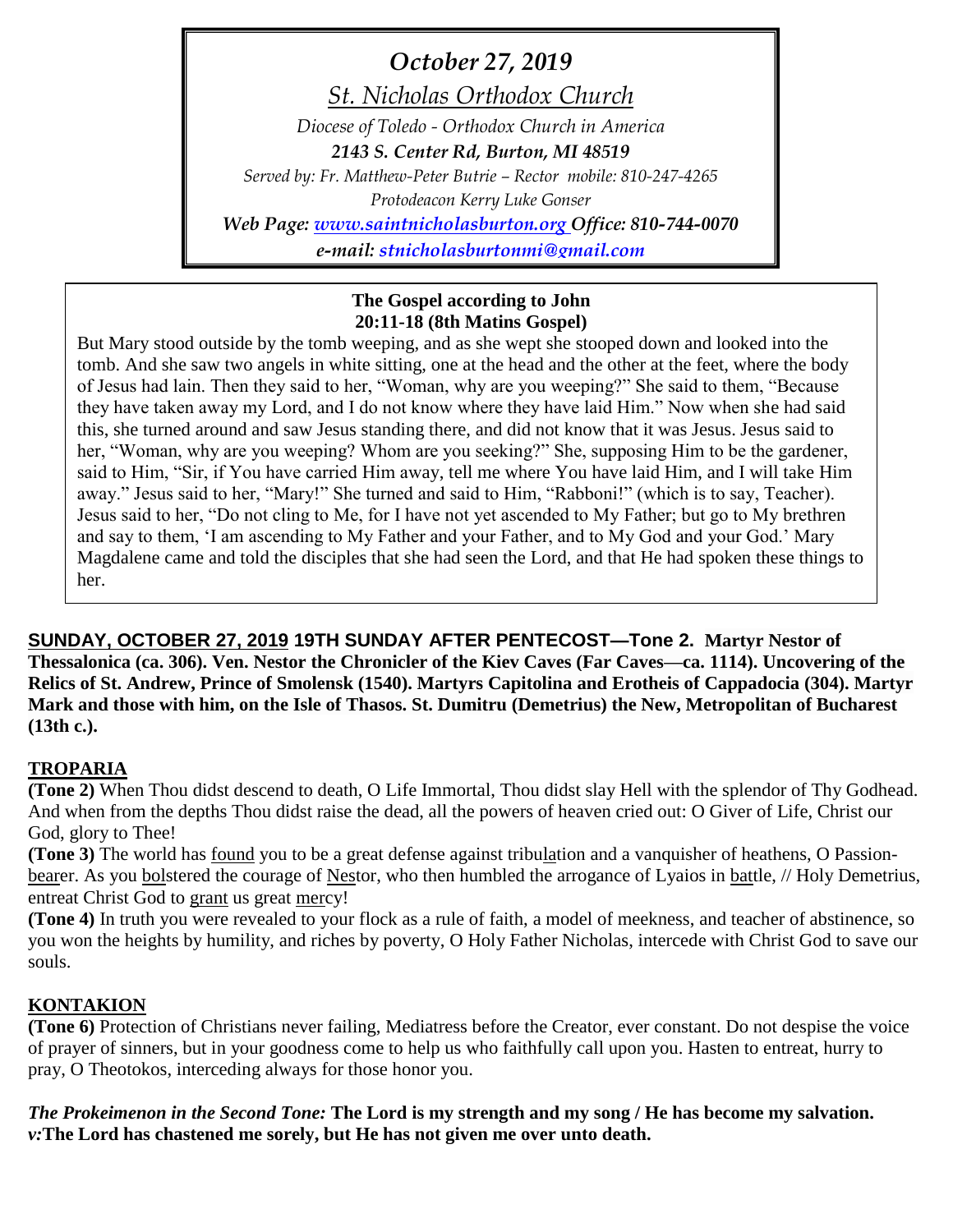# **THE READING FROM THE SECOND EPISTLE OF PAUL TO THE CORINTHIANS (11:31-12:9)** *Brethren*:

The God and Father of the Lord Jesus, he who is blessed forever, knows that I do not lie. At Damascus, the governor under King Aretas guarded the city of Damascus in order to seize me, but I was let down in a basket through a window in the wall, and escaped his hands. I must boast; there is nothing to be gained by it, but I will go on to visions and revelations of the Lord. I know a man in Christ who fourteen years ago was caught up to the third heaven -- whether in the body or out of the body I do not know, God knows. And I know that this man was caught up into Paradise - whether in the body or out of the body I do not know, God knows -- and he heard things that cannot be told, which man may not utter. On behalf of this man I will boast, but on my own behalf I will not boast, except of my weaknesses. Though if I wish to boast, I shall not be a fool, for I shall be speaking the truth. But I refrain from it, so that no one may think more of me than he sees in me or hears from me. And to keep me from being too elated by the abundance of revelations, a thorn was given me in the flesh, a messenger of Satan, to harass me, to keep me from being too elated. Three times I besought the Lord about this, that it should leave me; but he said to me, "My grace is sufficient for you, for my power is made perfect in weakness." I will all the more gladly boast of my weaknesses, that the power of Christ may rest upon me.

#### *Alleluia, Tone 2*

*v:* **May the Lord hear you in the day of trouble! May the Name of the God of Jacob protect you!** *v:* **Save the King, O Lord, and hear us on the day we call!**

**THE HOLY GOSPEL ACCORDING TO LUKE (8:41-56)** And there came a man named Jairus, who was a ruler of the synagogue; and falling at Jesus' feet he besought him to come to his house, for he had an only daughter, about twelve years of age, and she was dying. As he went, the people pressed round him. And a woman who had had a flow of blood for twelve years and could not be healed by any one, came up behind him, and touched the fringe of his garment; and immediately her flow of blood ceased. And Jesus said, "Who was it that touched me?" When all denied it, Peter said, "Master, the multitudes surround you and press upon you!" But Jesus said, "Someone touched me; for I perceive that power has gone forth from me." And when the woman saw that she was not hidden, she came trembling, and falling down before him declared in the presence of all the people why she had touched him, and how she had been immediately healed. And he said to her, "Daughter, your faith has made you well; go in peace." While he was still speaking, a man from the ruler's house came and said, "Your daughter is dead; do not trouble the Teacher anymore." But Jesus on hearing this answered him, "Do not fear; only believe, and she shall be well." And when he came to the house, he permitted no one to enter with him, except Peter and John and James, and the father and mother of the child. And all were weeping and bewailing her; but he said, "Do not weep; for she is not dead but sleeping." And they laughed at him, knowing that she was dead. But taking her by the hand he called, saying, "Child, arise." And her spirit returned, and she got up at once; and he directed that something should be given her to eat. And her parents were amazed; but he charged them to tell no one what had happened.

#### **COMMUNION HYMN**

Praise the Lord from the heavens! Praise Him in the highest! Alleluia, Alleluia, Alleluia!

As we stand in the early weeks of the new Church Year we have a renewed opportunity to pledge ourselves as followers of Christ through our annual financial pledge. This pledge is our way of saying "thank you" to God for all He has given to us. It is not only by words but by deeds, from our very substance that we must offer ourselves to God. All that we have is given to us by the Lord, and it is our sacred duty to utilize what we have—our time, our talent, our resources, our very lives—for what St. Paul calls the "building up of the Body of Christ."

Pledging is a visible expression of our commitment to Jesus as the Lord and Master of our lives. Pledging is not a rule or a law. Rather it is a challenge to all of us from our Lord to share in his work. Pledging gives us the opportunity to commit a part of our financial resources to the work of the Church. Pledging allows us to make a sincere expression of our faith and love for our Lord and His Church. Pledging allows us to practice Financial Stewardship by providing the tool to help us to make responsible decisions about the money we have and our duty as Christian Stewards.

Pledging based on Proportional Giving or Percentage Giving will allow all of us to give proportionally to what we have been given by God. Percentage Giving means to determine what part or percent of our total income we will give as our "First Portion Gift" to God in support of the work of His church, as an act of gratitude and thanks for all He has done and continues to do for us and for the life of the world.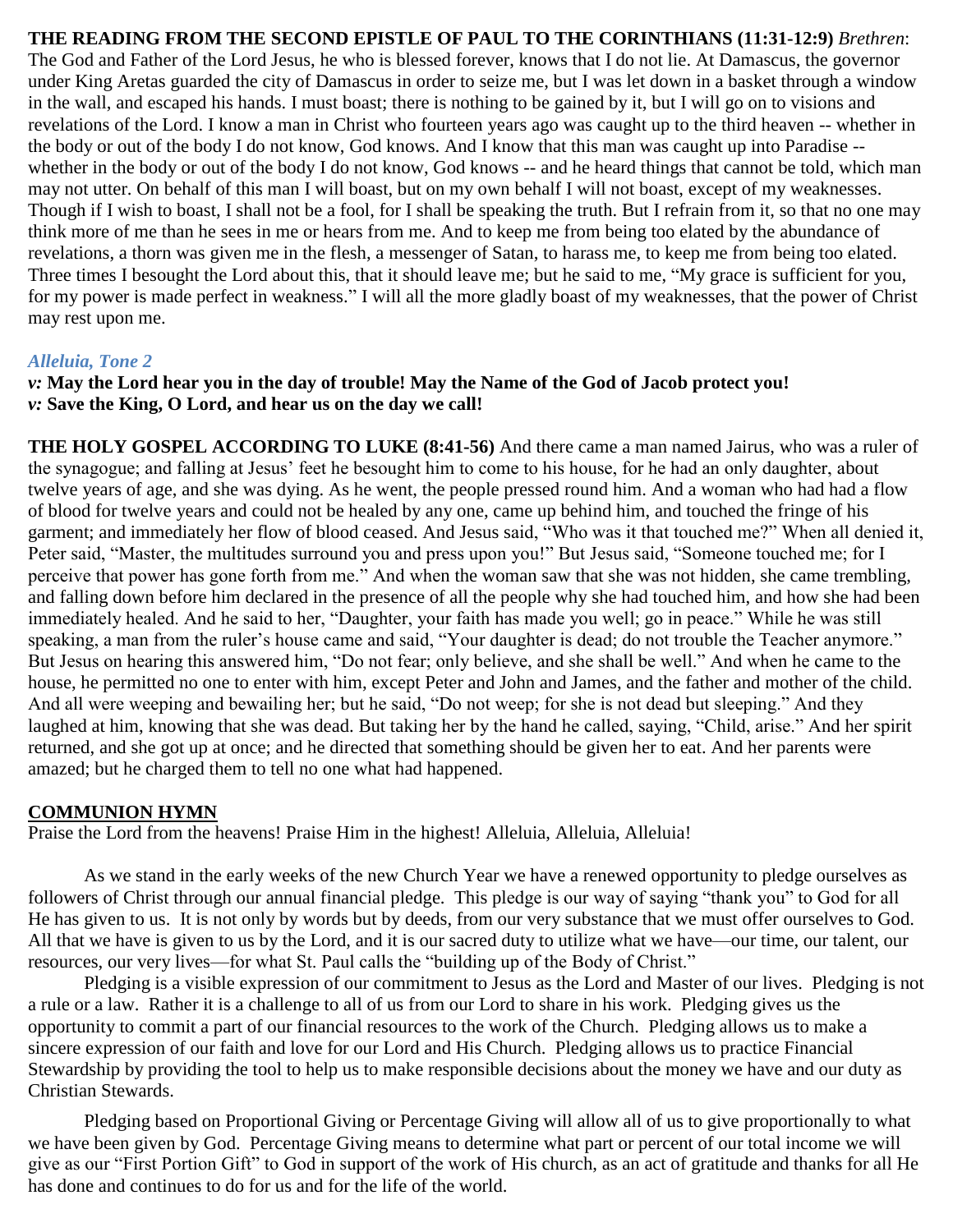Your Stewardship provides the foundations for our parish ministries and our efforts in meeting the formidable challenges that promote the spreading of Christ's Word and our Orthodox Faith.

## **Pledge cards for 2020 will be available soon.**

"I say this: he who sows sparingly will also reap sparingly, and he who sows bountifully will also reap bountifully. Each one must do as he has made up his mind, not reluctantly or under compulsion, for God loves a cheerful giver. And God is able to provide you with every blessing in abundance, so that you may always have enough of everything and may provide in abundance for every good work. As it is written, "He scatters abroad, he gives to the poor; his righteousness endures forever." He who supplies seed to the sower and bread for food will supply and multiply your resources and increase the harvest of your righteousness. You will be enriched in every way for great generosity, which through us will produce thanksgiving to God." **St. Paul**

October 27, 2019

ခရွိက ခရွိက ခရွိက ခရွိက အိုင်း အိုင်း ခရွိက ခရွိက ခရွိက ခရွိက ခရွိက ခရွိက ခရွိက ခရွိက ခရွိက **CANDLE INTENTIONS FOR THE HEALTH AND BLESSINGS OF**  Happy Birthday & God's blessings to Taras Evanenko examples of the Evanenko family Debbie Neely~Happy Birthday blessings on Nov. 3 Mom Blessings on: Anna Branoff, Allen Adams, Nik Evanenko, Calvin & Ruth Conrad, Janja Beslach, Dorothy Goodman, Les Ford, Cathy & Bob Edwards, Tom Panoff, Christine & Angelo Panoff, Kathy, Taras B. & Protodeacon Luke & Kathy Gonser Adams family Mary, Angelo, Helen & Anna  $\blacksquare$  Alex & Magda Popoff Fr. Tom, Fr. Paul, Fr. Joe, Fr. Anthony, Matushka Rose Marie, Calvin Conrad, Joan, Peggy, Bob, Angelo, Christine, Dorothy, Anna, Alex, Irene, Allen, Deborah, Luba, Kosta, Stojan, Mira, Bosa, Christopher, Allison, Jeanette, Nicholas, Margaret, Kathryn, Joseph, Ted, Marlene, Reggie, Gladys, my family and friends Joe Tome Special Intention Joe Tome Feodosiy, Oleg, Irina, Nikolay, Galina & Nikolay Irina Sivergina Health Anonymous

### **CANDLE INTENTIONS FOR BLESSED REPOSE**

Matthew Thomas Panoff, Andrew Panoff, Helen Ethington & Joan Carter Adams family Peter Popoff **Alex & Magda Popoff** Alex & Magda Popoff Adelaida, Vasiliy, Andrey, Galina, Nikolay, Vitaliy & Nikolay Irina Sivergina



**WELCOME** all our friends and visitors. Please join us in our fellowship hall.

**COFFEE, DONUTS & DESSERTS** are provided today by Val & Nik Evanenko and family in honor of Taras Evanenko's birthday (Val & Nik's son).

**THE BEGINNING & THE END** Fr. Gabriel is giving a lecture series about creation, giving an Orthodox understanding of creation and the end of the world. The classes will be at St. Mary Magdalene Oct. 30 & Nov. 6 at 6:30 pm. Archbishop Alexander will give the concluding lecture. More details are on the flyer in the parish hall.

**THE ANNUAL ELECTION** takes place on Sunday, November 3<sup>rd</sup>. As of today the nominees for parish council are: Paul Brayan *(term ending 2019)*, Phil Brown, Dennis Jernigan *(term ending 2019)* & Bob Steiner *(term ending 2019)*. The nominees for auditor are Cathy Steiner & Lucy Hogg.

 To vote you must have submitted a pledge card & received confession and communion with the past year. Absentee ballots are available in the office. Only one vote per person. If you fill out an absentee vote please do not fill one out on the  $3^{\text{rd}}$ .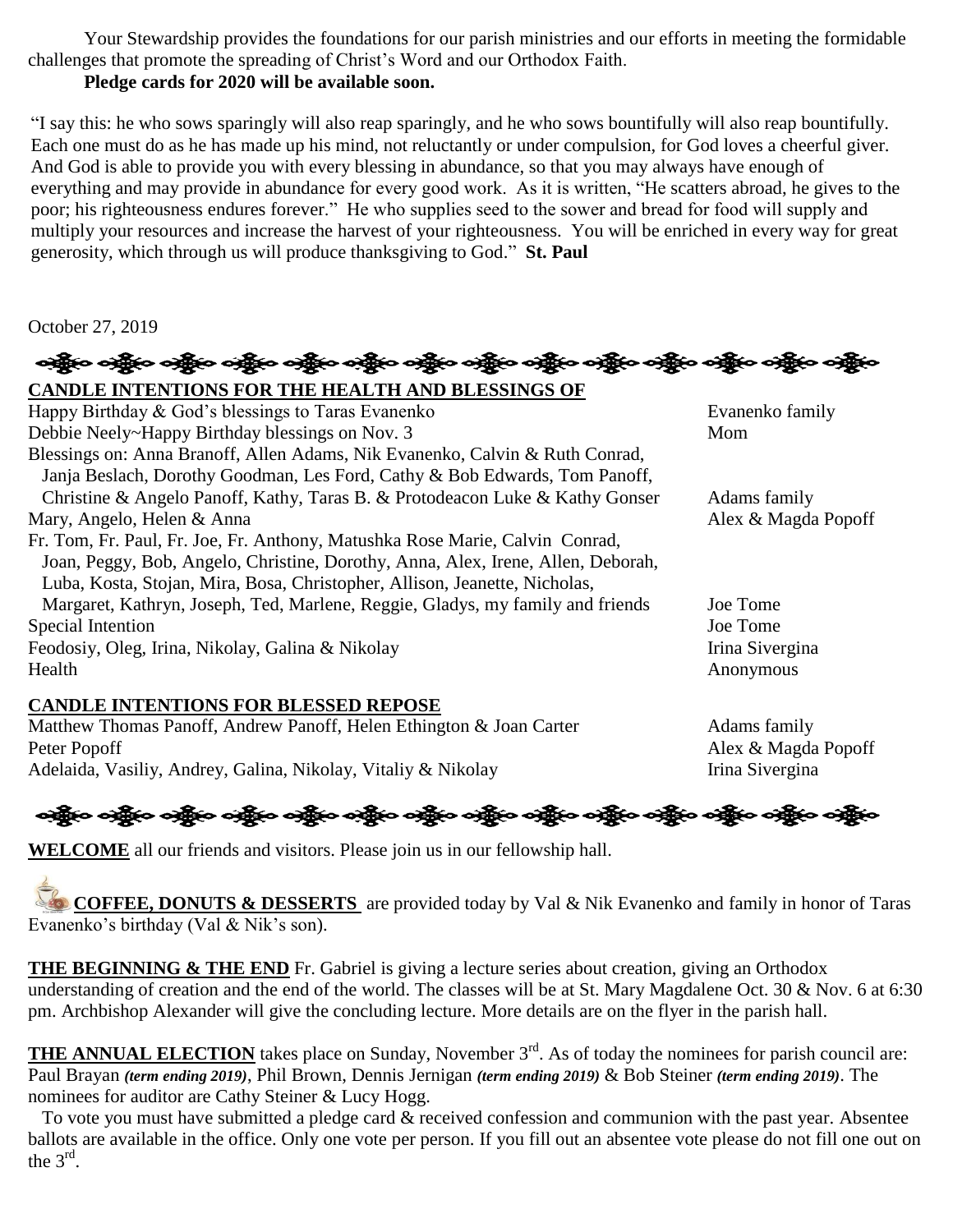**QUARTERLY STATEMENTS** are in the parish hall. Call or email the office if you have any questions.

**NEWSLETTER** time again. If you would like to come & help get the monthly newsletter ready to mail out we'll be meeting here Tuesday, Oct. 29<sup>th</sup> at 9:30. Everyone is welcome!

**COFFEE HOUR** volunteers are needed. There is a signup sheet outside the kitchen window. Please commit to helping out so we can continue having this social time together.



## **OUR CHARITY MINISTRIES**

**HOPE IN A BOX** is collecting toothpaste & toothbrushes for the month of October & dish soap for November. Place the items in the blue box in the hall. Catholic Charities Community Closet will distribute the items.

**FOOD DRIVE** Place non-perishable food items in the other blue box in the hall.

**SOCKTOBER!** During Socktober we encourage donations of warms socks of all sorts. We will also begin distributing coats and winter gear in October.



**ARCHBISHOP ALEXANDER** will deliver the concluding lecture of the series "The Beginning and the End: an Orthodox Understanding of Creation and the End of the World, using Imagery from the *Chronicles of Narnia*." His Eminence will speak on St. Symeon the New Theologian's Tenth Ethical Discourse on "The Day of the Lord."

Following the lecture the "Burning of the Mortgage" will take place.

**WHEN:** Wednesday, November 6 at 6:30 pm **WHERE:** St. Mary Magdalene Orthodox Church 2439 S Long Lake Rd, Fenton, MI 48430

1<sup>st</sup> **ANNUAL HOLIDAY CRAFT SHOW** November 9<sup>th</sup> at Assumption 9 am-4 pm. Free admission.

**PAN-ORTHODOX SERVICES** November 20<sup>th</sup> – eve of the Entrance of the Theotokos – 6 pm Vespers & Divine Liturgy at Assumption Greek Orthodox Church.

### **Weekly Schedule:**

**Today** Noisy Offering will go toward OCF (Orthodox Christian Fellowship-a college organization)

**Tuesday, Oct. 29** Fr. Matthew in Toledo

Election

#### **Wednesday, Oct. 30**

| $9:30$ am              | Divine Liturgy                                        |                                                                |
|------------------------|-------------------------------------------------------|----------------------------------------------------------------|
| $11:30$ am             | <b>Adult Ed Class</b>                                 |                                                                |
| $6:30 \text{ pm}$      | "The Beginning & the End" class at St. Mary Magdalene |                                                                |
| <b>Saturday, Nov 2</b> |                                                       |                                                                |
| $5 \text{ pm}$         | Vespers followed by confessions                       |                                                                |
|                        |                                                       | Don't forget to set your clocks back 1 hr. before going to bed |
| Sunday, Nov 3          |                                                       |                                                                |
| $9:30$ am              | <b>Hours</b>                                          |                                                                |
| $10 \text{ am}$        | Divine Liturgy                                        |                                                                |
|                        | Church School                                         |                                                                |